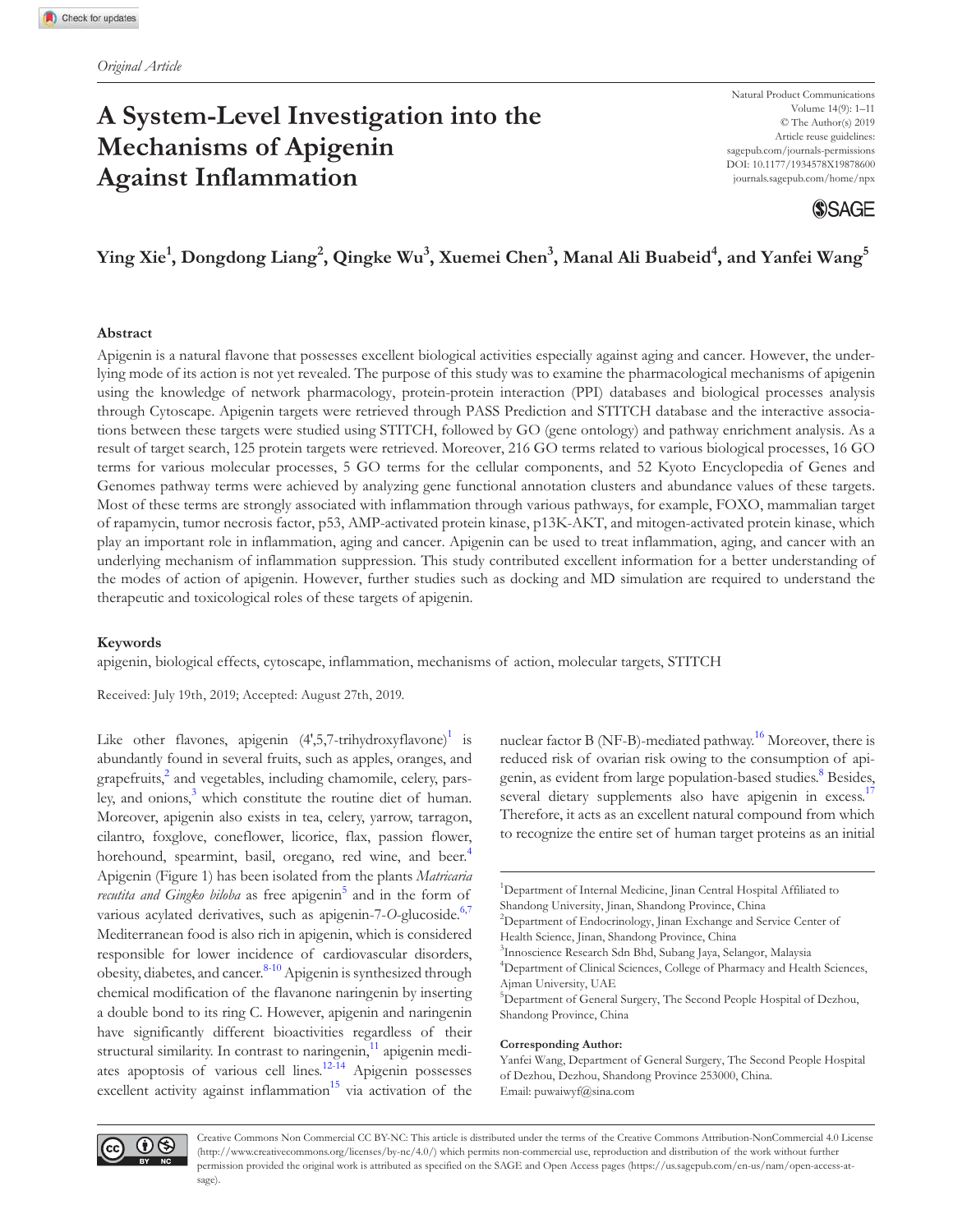**Methodology**

Target retrieval through PPI database and network development and analysis were collectively used to investigate molecular targets and biological effects of apigenin. In the first stage of this study, molecular targets of apigenin were searched for using 2 well-renowned databases, i.e. PASS Prediction and STITCH. Targets obtained from both databases were merged, excluding any duplication. Then, an apigenin-target interaction network was constructed and analyzed by using the STITCH database. Finally, GO enrichment analysis and biological processes analysis were carried out using Cytoscape-plugin ClueGO to examine the molecular basis of apigenin activities.

# **Search and Prediction of Apigenin Targets**

PASS Prediction (http://www.pharmaexpert.ru/ PASSOnline/) was utilized to retrieve the apigenin targets.<sup>33</sup> PASS Prediction is a database developed to find various types of biological actions of small organic molecules on the basis of their chemical structures, mainly before their chemical synthesis and biological analysis. This database requires "SMILES" or structural formula of a compound in MOLfile format or "SMILES" to identify molecular targets with a probability of Pa >0.7 (probability to be active). In addition, STITCH 5.0 database (http://stitch.embl.de/)<sup>34</sup> was utilized to retrieve known protein targets of apigenin. To explore protein targets of an active organic compound and their interactions, this online database searches several sources of information including experimental confirmations, genomic context, high-throughput experiments (conserved) coexpression, and text mining for a large number of organisms. The database presently is composed of 9 643 763 proteins from 2031 organisms. In addition, the interactions taken from STITCH are of 2 types including direct (physical) and indirect (functional) type. Probabilistic confidence score plays an important role in finding the interactions using the STITCH database, thus a probabilistic confidence score of greater than 0.7 was used to predict protein targets.

# **Network Construction, GO, and Pathway Enrichment Analysis**

After retrieving targets through PASS Prediction and STITCH related to homo sapiens, a network comprising apigenin targets was constructed and analyzed. STITCH database exhibits an excellent feature of network construction and then its analysis. On the basis of biological terms, target genes were divided into a structured hierarchy by using GO biological processes for the identification and analysis of the characteristic features of potential targets. To investigate the modes of apigenin for aging and cancer, pathway enrichment analysis was introduced. GO terms and Kyoto Encyclopedia of Genes and Genomes (KEGG) pathway terms were acquired from STITCH. Moreover, KEGG



step to recognize how dietary phytochemicals provide health advantages.

In recent times, there is an increasing trend of using network pharmacology to explore the action of herbals.<sup>18,19</sup> Network pharmacology is a systems biology-based approach. Its application in drug discovery has accelerated the process of scientific validation of drug action.<sup>20,21</sup> For instance, Gan et al. used network pharmacology involving STITCH and Cytoscape plugin bingo to predict the molecular targets of curcumin that were involved in suppressing inflammation.<sup>22</sup> In addition, network pharmacology is also utilized to highlight the ameliorated drug efficacy by constructing the interactive channels between different signaling pathways.<sup>23-25</sup>

The living body performs various functions through a large number of signaling proteins, which work together as networks. These networks represent protein-protein interactions (PPIs), which work in association with a number of cellular signaling pathways<sup>26,27</sup> to accomplish the biological activities.<sup>28–31</sup> The gene ontology (GO) project<sup>32</sup> has played an important role in creating the ontologies for gene annotations. GO enrichment analysis is a statistical procedure that can be utilized to predict the association between annotations to GO and proteins. GO enrichment and network analysis together can be supportive to envisage the molecular mode of apigenin activities.

Apigenin has been proved to have anticancer activity, mainly through inhibition of oxidation and inhibition, triggering of cell-cycle arrest and apoptosis, attenuation of proliferation, and provoking of detoxification enzymes. Currently, anticancer activity data of apigenin describes only 1 or 2 pathways and are available in split form, showing the lack of an overall multi-target regulation of apigenin.

Owing to this breach in knowledge, this study was designed to examine the pharmacological mechanisms of apigenin using the knowledge of network pharmacology, PPI databases, and biological processes analysis through Cytoscape. This study will not only act as a reference for clinical trials of apigenin, but also assist to produce analog molecules.



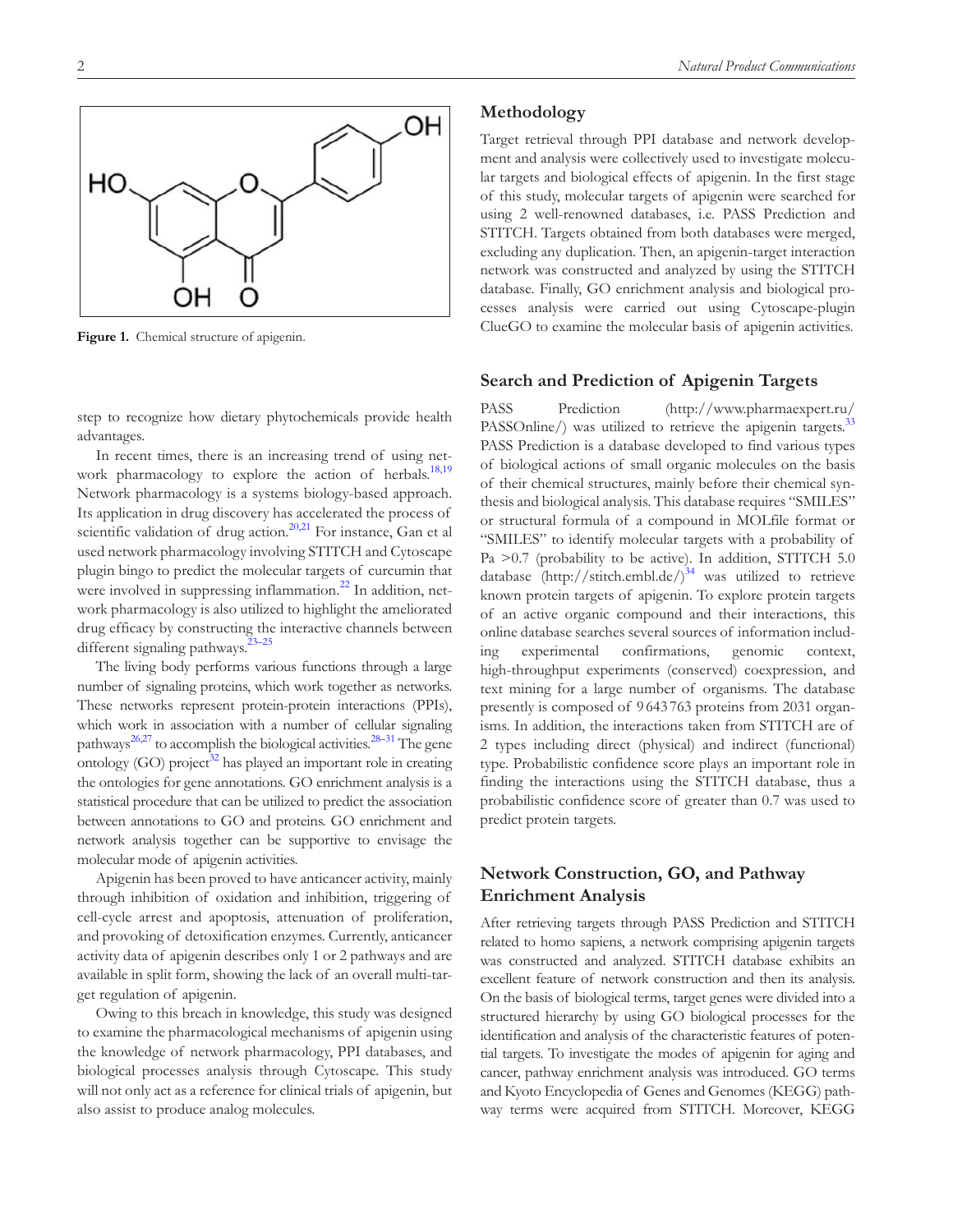| ρ.<br>Ζ | $P_{a}$   | Activity                                                 | $\frac{1}{2}$ | P <sub>a</sub> | Activity                                                   |
|---------|-----------|----------------------------------------------------------|---------------|----------------|------------------------------------------------------------|
| 0.973   | 0.001     | Chlordecone reductase inhibitor                          | 0.795         | 0.003          | Leukotriene-B4 20-monooxygenase inhibitor                  |
| 0.967   | 0.002     | Membrane integrity agonist                               | 0.794         | 0.002          | NADPH oxidase inhibitor                                    |
| 0.963   | 0.003     | HIF1A expression inhibitor                               | 0.798         | 0.008          | AK2 expression inhibitor                                   |
| 0.946   | 0.002     | Membrane permeability inhibitor                          | 0.792         | 0.004          | UGT1A1 substrate                                           |
| 0.946   | 0.004     | CYP2C12 substrate                                        | 0.791         | 0.003          | Histamine release inhibitor                                |
| 0.942   | 0.002     | 2-Dehydropantoate 2-reductase inhibitor                  | 0.791         | 0.004          | CYP1A2 inhibitor                                           |
| 0.941   | 0.002     | Kinase inhibitor                                         | 0.782         | 0.002          | 1-Alkylglycerophosphocholine O-acetyltransferase inhibitor |
| 0.936   | 0.001     | inhibitor<br>Aryl-alcohol dehydrogenase (NADP+)          | 0.783         | 0.003          | Pectate lyase inhibitor                                    |
| 0.937   | 0.003     | Aldehyde oxidase inhibitor                               | 0.797         | 0.019          | Mucomembrane protector                                     |
| 0.931   | $0.001\,$ | P-benzoquinone reductase (NADPH) inhibitor               | 0.787         | 0.011          | Dehydro-L-gulonate decarboxylase inhibitor                 |
| 0.931   | 0.003     | Anaphylatoxin receptor antagonist                        | 0.780         | 0.004          | MMP9 expression inhibitor                                  |
| 0.926   | 0.002     | Antimutagenic                                            | 0.777         | 0.002          | CYP1A1 inhibitor                                           |
| 0.924   | 0.002     | Peroxidase inhibitor                                     | 0.773         | 0.003          | UGT1A7 substrate                                           |
| 0.918   | 0.002     | Histidine kinase inhibitor                               | 0.778         | 0.008          | CYP3A4 inducer                                             |
| 0.914   | 0.002     | NADPH-ferrihemoprotein reductase inhibitor               | 0.765         | 0.004          | CYP2A4 substrate                                           |
| 0.912   | $0.001\,$ | Quercetin 2,3-dioxygenase inhibitor                      | 0.775         | 0.015          | Antineoplastic                                             |
| 0.907   | 0.002     | CYP1A inducer                                            | 0.763         | 0.003          | UGT1A10 substrate                                          |
| 0.906   | 0.003     | UGT1A6 substrate                                         | 0.757         | 0.002          | CYP19A1 expression inhibitor                               |
| 0.905   | 0.005     | TP53 expression enhancer                                 | 0.758         | 0.003          | Beta glucuronidase inhibitor                               |
| 0.902   | 0.005     | Ubiquinol-cytochrome-c reductase inhibitor               | 0.755         | 0.003          | Xenobiotic-transporting ATPase inhibitor                   |
| 0.899   | 0.003     | HMOX1 expression enhancer                                | 0.755         | 0.005          | Pin1 inhibitor                                             |
| 0.895   | 0.001     | SULT1A3 substrate                                        | 0.751         | 0.002          | CF transmembrane conductance regulator agonist             |
| 0.895   | 0.002     | Beta-carotene 15,15'-monooxygenase inhibitor             | 0.758         | 0.011          | Glutathione thiolesterase inhibitor                        |
| 0.896   | 0.004     | CYP1A substrate                                          | 0.778         | 0.031          | Testosterone 17beta-dehydrogenase (NADP+) inhibitor        |
| 0.891   | 0.003     | Vasoprotector                                            | 0.749         | 0.004          | Tetrahydroxynaphthalene reductase inhibitor                |
| 0.890   | 0.003     | UGT1A9 substrate                                         | 0.749         | 0.004          | Nitrite reductase [NAD(P)H] inhibitor                      |
| 0.886   | 0.002     | CYP1A1 inducer                                           | 0.745         | 0.007          | CYP1A2 substrate                                           |
| 0.885   | 0.001     | Glycerol dehydrogenase (NADP+) inhibitor                 | 0.747         | 0.009          | CYP3A inducer                                              |
| 0.884   | 0.001     | 2-Dehydropantolactone reductase (A-specific) inhibitor   | 0.739         | 0.002          | Alcohol dehydrogenase [NAD(P)+] inhibitor                  |
| 0.885   | 0.005     | Antiseborrheic                                           | 0.750         | 0.013          | Glucan endo-1,6-beta-glucosidase inhibitor                 |
| 0.880   | 0.003     | Alcohol dehydrogenase (NADP+) inhibitor                  | 0.740         | 0.004          | Antioxidant                                                |
| 0.888   | 0.011     | Aspulvinone dimethylallyltransferase inhibitor           | 0.731         | 0.001          | Creatine kinase inhibitor                                  |
| 0.879   | 0.003     | genase inhibitor<br>27-Hydroxycholesterol 7alpha-monooxy | 0.732         | 0.002          | NOS2 expression inhibitor                                  |
| 0.865   | 0.001     | Cystathionine beta-synthase inhibitor                    | 0.729         | 0.002          | CYP19 inhibitor                                            |
| 0.866   | 0.003     | 4-Nitrophenol 2-monooxygenase inhibitor                  | 0.730         | 0.005          | Insulysin inhibitor                                        |
| 0.862   | 0.002     | MAP kinase stimulant                                     | 0.726         | 0.002          | Iodide peroxidase inhibitor                                |
| 0.861   | 0.002     | 2-Enoate reductase inhibitor                             | 0.723         | 0.003          | UGT1A8 substrate                                           |
| 0.861   | 0.003     | Cholestanetriol 26-monooxygenase inhibitor               | 0.729         | 0.010          | NAD(P)+-arginine ADP-ribosyltransferase inhibitor          |
|         |           |                                                          |               |                |                                                            |

3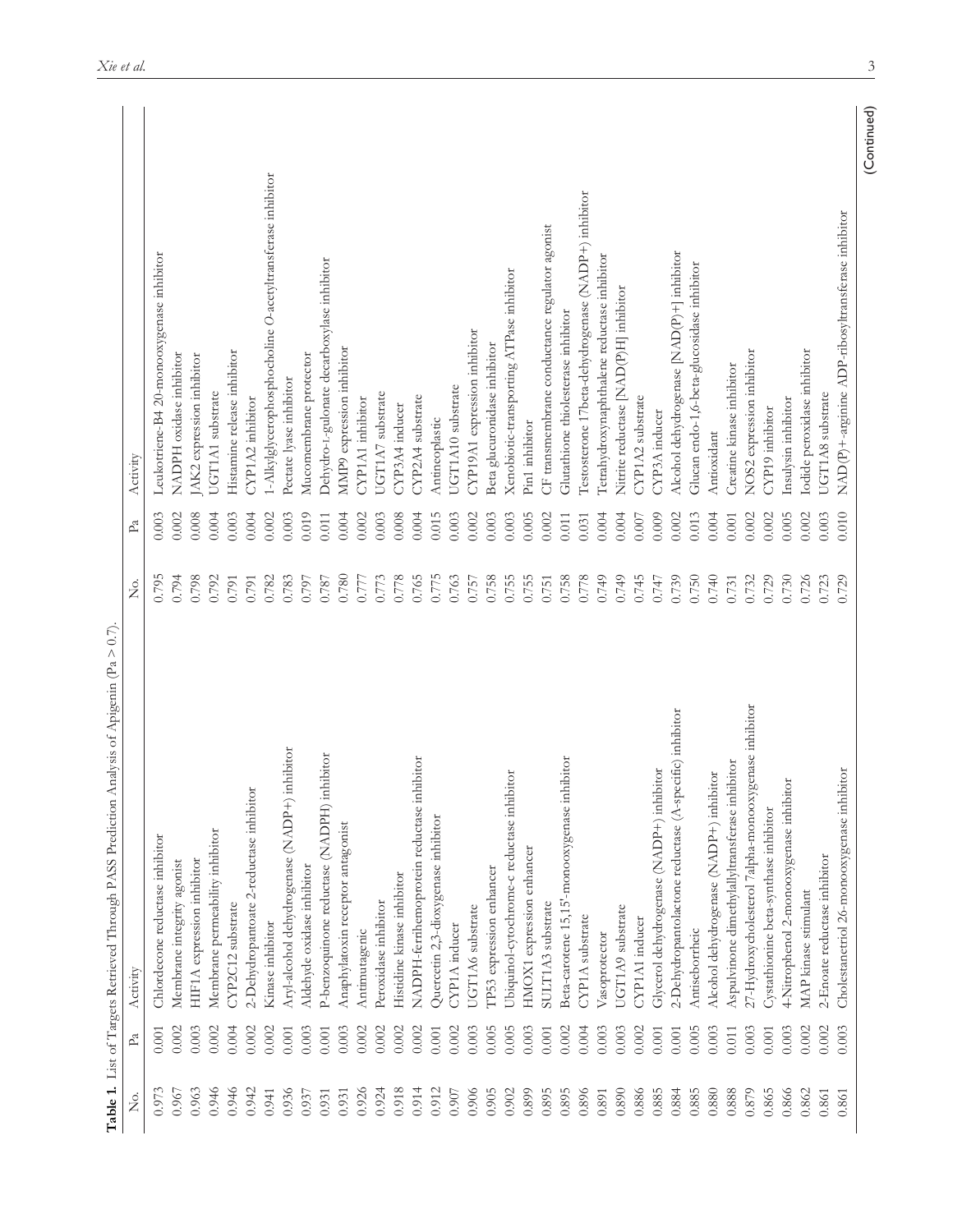|                    | Activity<br>P <sub>a</sub> | CYP2J substrate<br>0.034 | UGT2B15 substrate<br>0.002 | 5 Hydroxytryptamine release inhibitor<br>0.005 | UGT2B12 substrate<br>0.004 | Free radical scavenger<br>0.004 | <b>CYP1B1</b> inhibitor<br>0.002 | Gluconate 2-dehydrogenase (acceptor) inhibitor<br>0.036 | Ecdysone 20-monooxygenase inhibitor<br>0.008 | CYP1B substrate<br>0.003         | CYP2J2 substrate<br>0.027 | Thioredoxin inhibitor<br>0.010 | CYP2A6 substrate<br>0.009 | NADPH peroxidase inhibitor<br>0.026 | Sugar-phosphatase inhibitor<br>0.032     |
|--------------------|----------------------------|--------------------------|----------------------------|------------------------------------------------|----------------------------|---------------------------------|----------------------------------|---------------------------------------------------------|----------------------------------------------|----------------------------------|---------------------------|--------------------------------|---------------------------|-------------------------------------|------------------------------------------|
|                    | s<br>Z                     | 0.753                    | 0.720                      | 0.721                                          | 0.720                      | 0.719                           | 0.709                            | 0.741                                                   | 0.711                                        | 0.702                            | 0.725                     | 0.706                          | 0.703                     | 0.709                               | 0.706                                    |
|                    |                            |                          | Apoptosis agonist          | Antihemorrhagic                                | AR expression inhibitor    | APOA1 expression enhancer       | Sulfotransferase substrate       | Testosterone 17-beta-dehydrogenase inhibitor            | Monophenol monooxygenase inhibitor           | Alkane 1-monooxygenase inhibitor | CYP1A inhibitor           | UGT1A3 substrate               | CYP2B5 substrate          | UGT1A substrate                     | substrate<br>UDP-glucuronosyltransferase |
|                    | Activity                   |                          |                            |                                                |                            |                                 |                                  |                                                         |                                              |                                  |                           |                                |                           |                                     |                                          |
| Table 1. Continued | Pa                         | 0.004 CYP1A1 substrate   | 0.005                      | 0.002                                          | 0.002                      | 0.003                           | 0.004                            | 0.001                                                   | 0.003                                        | 0.005                            | 0.004                     | 0.003                          | 0.004                     | 0.004                               | 1.007                                    |

| ۰           |  |
|-------------|--|
| ╸<br>г<br>۱ |  |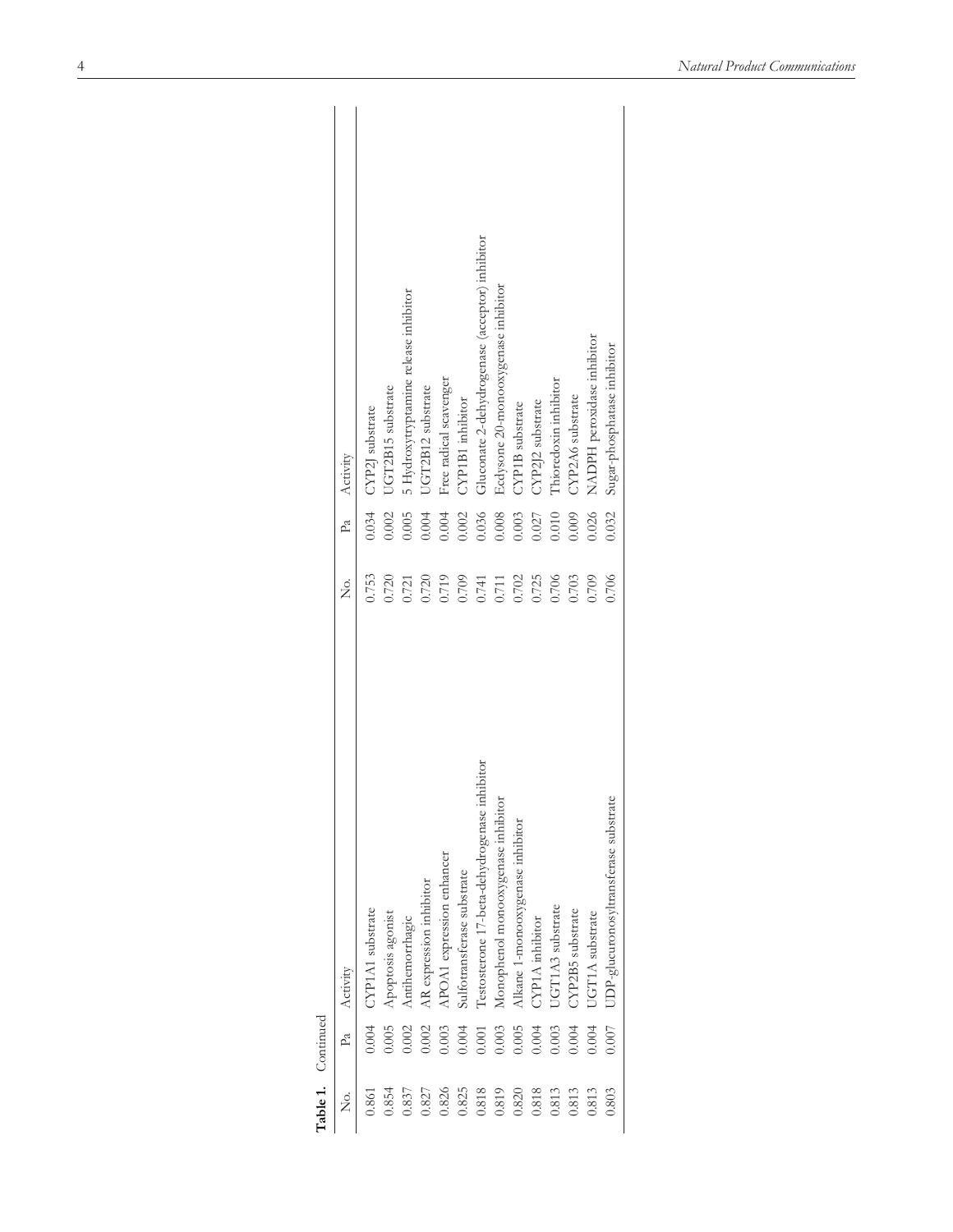| Abbreviation | Predicted protein targets                                | Score |                | Degree Abbreviation | Predicted protein targets                                 | Score |   |
|--------------|----------------------------------------------------------|-------|----------------|---------------------|-----------------------------------------------------------|-------|---|
| ESR1         | Estrogen receptor 1                                      | 0.961 | 8              | SPAM1               | Sperm adhesion molecule 1                                 | 0.848 | 2 |
| CDK1         | Cyclin-dependent kinase 1                                | 0.949 | $\overline{4}$ | ESR <sub>2</sub>    | Estrogen receptor 2                                       | 0.847 | 6 |
| CASP3        | Caspase 3, apoptosis-related cysteine<br>peptidase       | 0.947 | 6              | <b>VEGFA</b>        | Vascular endothelial growth<br>factor A                   | 0.845 | 9 |
| PARP1        | Poly (ADP-ribose) polymerase 1                           | 0.944 | 5              | MMP9                | Matrix metallopeptidase 9                                 | 0.842 | 5 |
| UGT1A1       | UDP glucuronosyltransferase 1 family,<br>polypeptide A1  | 0.938 | 3              | <b>CCND1</b>        | Cyclin D1                                                 | 0.838 | 9 |
| PTGS2        | Prostaglandin-endoperoxide synthase 2                    | 0.877 |                | CYP19A1             | Cytochrome P450, family 19,<br>subfamily A, polypeptide 1 | 0.837 | 4 |
| CYP1B1       | Cytochrome P450, family 1, subfamily<br>B, polypeptide 1 | 0.876 | 2              | ELAVL1              | ELAV-like 1                                               | 0.826 |   |
| AKT1         | v-akt murine thymoma viral oncogene<br>homolog 1         | 0.876 | 12             | HIF1A               | Hypoxia inducible factor 1                                | 0.824 |   |
| <b>TP53</b>  | Tumor protein p53                                        | 0.868 | 15             | <b>CAT</b>          | Catalase                                                  | 0.822 | 3 |
| <b>MAOA</b>  | Monoamine oxidase A                                      | 0.848 |                | TNFRSF10B           | Tumor necrosis factor receptor                            | 0.819 | 3 |

**Table 2.** Predicted Targets of Apigenin Obtained Through STITCH Database (Confidence View).

(http://www.kegg.jp/) database was utilized for more information about these pathways. Afterwards, the apigenin-target network was also analyzed by using ClueGO, a plug-in of Cytoscape to investigate the mode of apigenin and its pharmacodynamics significance. Cytoscape 3.4.0 has an excellent feature of network visualization and analysis and is supplied with numerous plugins.<sup>35</sup> Enrichment analysis by ClueGO was conducted by having set the level of significance at 0.05. Besides, a medium network type and 2-sided hypergeometric test with a Bonferroni correction was selected. In addition, the functional network was visualized via an organic layout algorithm.



Figure 2. Confidence view of the protein network of apigenin. This view is composed of nodes and edges signifying the proteins and their interactions, respectively. Thick lines specify the stronger associations. Gray and green lines characterize the protein-protein and chemical-protein interactions.

# **Results**

### *Retrieval and Identification of Protein Targets*

Through PASS Prediction (accessed in April 2017), a total of 105 potential targets of apigenin in human with Pa >Pi (Table 1) were found. On the other hand, 20 potential human protein targets (Table 2) were retrieved via STITCH (accessed in April 2017) setting a confidence score at 0.7. Targets retrieved through both searches were merged, excluding any repeated target. Overall, 125 protein targets with numerous physiological and/or pathological activities were retrieved. These proteins are involved in pharmacokinetic and inflammatory processes.

# *Protein Interaction Network*

The STITCH 5.0 database was utilized to construct the interaction network of target proteins (encoded by the respective genes) (Figure 2), which were indicated as nodes. These nodes were connected with each other through lines, known as edges leading to the formation of protein pairs. The obtained protein interaction network consisted of 20 proteins and 49 edges. PPI enrichment *P*-value for the obtained protein-protein network was 0.00642. This small value indicates that the observed number of edges is significant and that the nodes are not random. In addition, the number of edges, if the nodes are randomly selected, is denoted by a term known as the expected number of edges: the value in the presently discussed network is 33. Besides, the network stats indicated that the average node degree and clustering coefficient were 4.9 and 0.688, respectively. At the threshold score, the average of number of interactions of a protein in a network is known as the average node degree, while the extent of connectivity of nodes in a network is denoted as the clustering coefficient. A high value of the clustering coefficient indicates that the network is highly connected A node degree is a quantitative property of a node and reflects the number of interactions of a node. The nodes with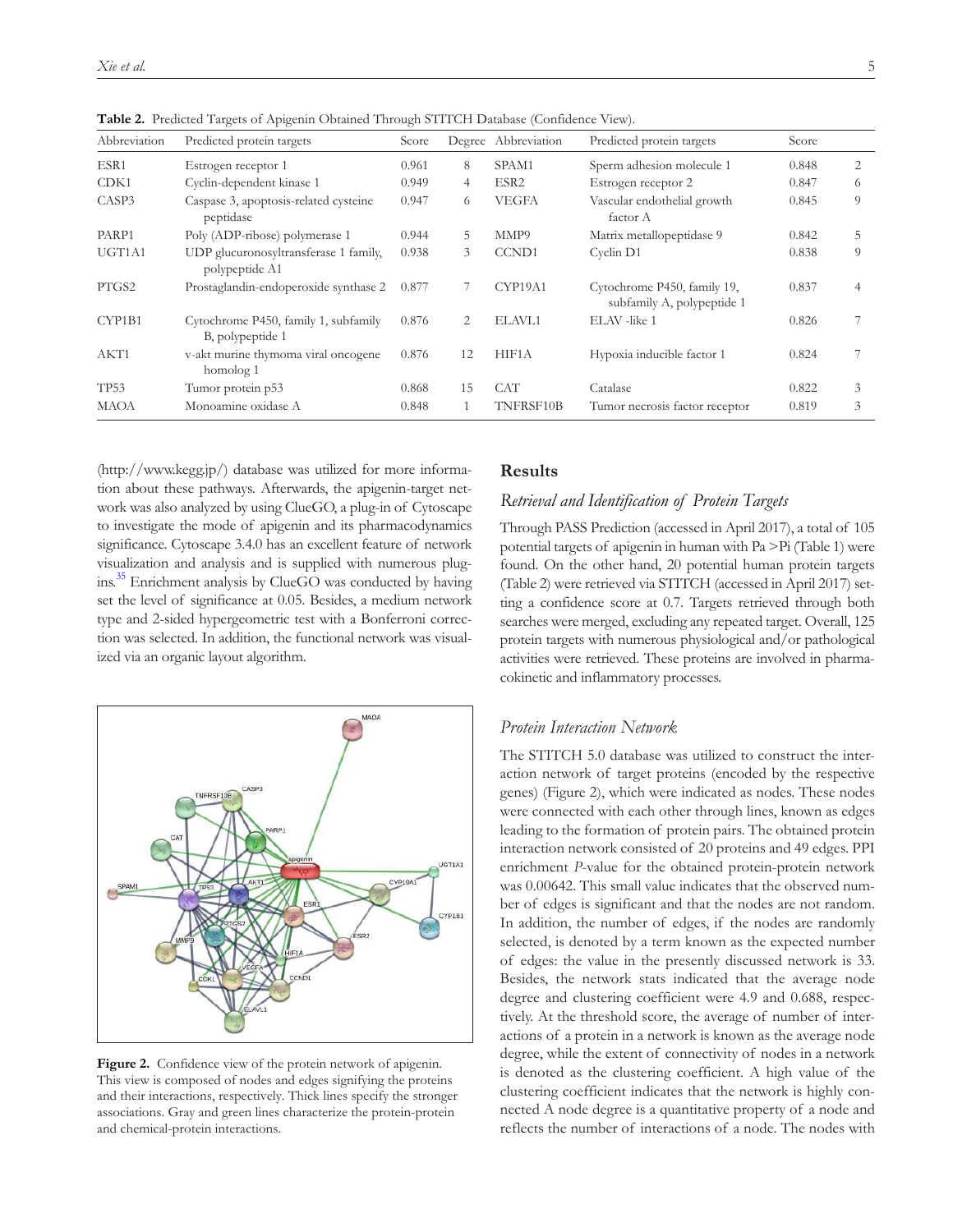|              | Activation | Inhibition | Binding   | Expression | Score |
|--------------|------------|------------|-----------|------------|-------|
| ESR1         | $\bullet$  | $\bullet$  | $\bullet$ | $\bullet$  | 0.961 |
| CDK1         |            | $\bullet$  |           |            | 0.949 |
| CASP3        | $\bullet$  |            |           |            | 0.947 |
| PARP1        | ٠          |            |           |            | 0.944 |
| UGT1A1       | $\bullet$  |            |           | $\bullet$  | 0.938 |
| PTGS2        |            | ٠          |           |            | 0.877 |
| CYP1B1       |            |            |           |            | 0.876 |
| AKT1         |            | ٠          |           | $\bullet$  | 0.876 |
| <b>TP53</b>  | ٠          |            |           | $\bullet$  | 0.868 |
| MAOA         |            | ٠          | $\bullet$ |            | 0.848 |
| SPAM1        |            | ٠          |           |            | 0.848 |
| ESR2         | $\bullet$  |            | ٠         |            | 0.847 |
| <b>VEGFA</b> |            | $\bullet$  |           | $\bullet$  | 0.845 |
| MMP9         |            | ٠          |           |            | 0.842 |
| CCND1        |            |            |           |            | 0.838 |
| CYP19A1      |            | ٠          | ٠         | $\bullet$  | 0.837 |
| ELAVL1       | ٠          |            |           |            | 0.826 |
| HIF1A        |            | ٠          |           | ٠          | 0.824 |
| <b>CAT</b>   |            |            |           | $\bullet$  | 0.822 |
| TNFRSF10B    | ٠          |            |           |            | 0.819 |

**Table 3.** Predicted Targets of Apigenin Obtained Through STITCH Database (Action View).

a number of interactions higher than the average node degree are called hubs. The degree of each node is given in Table 2. In the obtained network, there are 12 nodes with the average node degree higher than 4.9; thus, this network contains 12 hubs. For instance, the highest degree is noted for TP53 (15), followed by AKT1, vascular endothelial growth factor A, and cyclin D1 having 12, 9, and 9 degrees, respectively, and so on. Most of the protein nodes, especially hubs, in this network are involved in the process of inflammation, aging, and cancer development. Table 3 shows that apigenin activates ESR1, ESR2, CASP3, PARP1, UGT1A1, TP53, ELAVL1, and TNFRSF10B, while ESR1, CDK1, PTGS2, CYP1B1, AKT1, MAOA, SPAM1, VEGFA, MMP9, CCND1, CYP19A1, and HIF1A are inhibited by apigenin. Apigenin undergoes binding with ESR1, PTGS2, CYP1B1, MAOA, ESR2, and CYP19A1. In addition, apigenin plays a role in the expression of ESR1, UGT1A1, AKT1, TP53, VEGFA, CYP19A1, HIF1A, and TNFRSF10B. Their respective scores are mentioned in Table 3.

# *GO and Pathway Analysis*

The STITCH 5.0 database was further used to analyze the biological functions of these potential targets through functional enrichment of the network. As a result of this analysis, 216 GO terms related to various biological processes were retrieved. It is worthy of mention that most of these targets are involved in the multiple biological responses such as positive regulation of reactive oxygen species metabolic process, regulation of cell proliferation, regulation of protein serine/threonine kinase activity, positive regulation of angiogenesis, response to hypoxia, intrinsic apoptotic signaling pathway, and positive regulation of cellular protein metabolic process. Moreover, the retrieval of 16 GO terms associated with various molecular processes was achieved in this analysis. Most of the molecular functions (GO) were linked with enzyme binding, histone acetyltransferase binding, estrogen receptor activity, and nitric-oxide synthase regulator activity. In addition, 5 GO terms related to various cellular components were also achieved. It mainly included the intracellular organelles such as mitochondria. In addition, the retrieval of 52 KEGG pathway terms with a false discovery rate (FDR) <0.05 (Table 4) was achieved in this analysis. Most KEGG pathway terms were related to xenobiotic metabolism, induction of hepatitis, aging, and development of various cancers such as those of the thyroid, prostate, bladder, colorectal, pancreatic, and renal. All these terms had the lowest FDR. These pathways are associated with FOXO, mammalian target of rapamycin, tumor necrosis factor (TNF), p53, AMPactivated protein kinase, p13K-AKT, and mitogen-activated protein kinase (MAPK), which play an important role in inflammation, aging, and cancer.

Additional enrichment analysis of this protein interaction network was conducted by using GO terms (GO terms) for annotation of the biological functions of apigenin-related targets, employing Cytoscape-based plugin ClueGO. Overall, the significant enrichment of 49 GO terms was obtained (Table 5). Figure 3 illustrates the grouping of these GO terms into 20 subclasses, which are largely involved in macrophage differentiation, intracellular estrogen receptor signaling pathway, response to estradiol, estrogen metabolic process, mitotic G1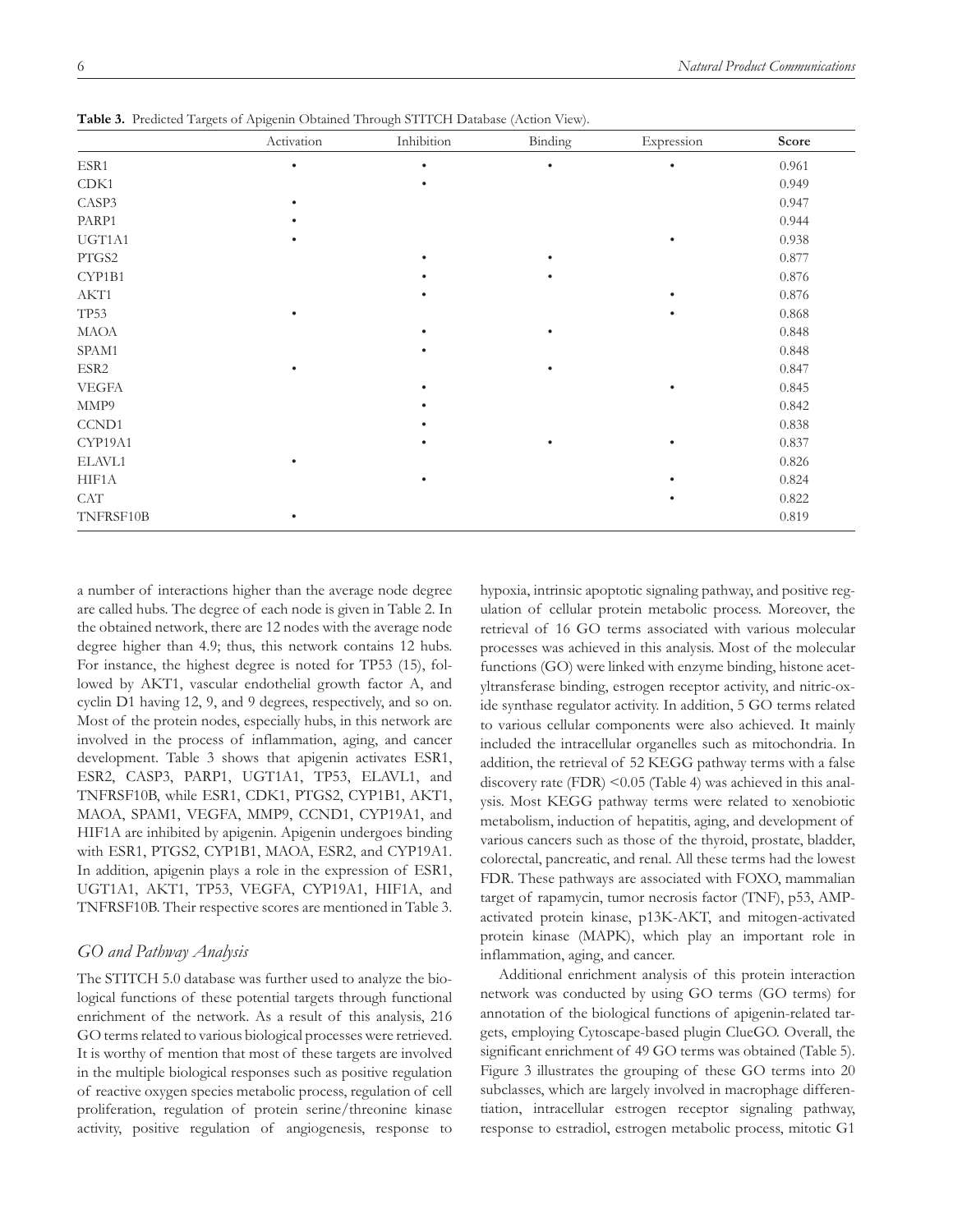| Prolactin signaling pathway<br>Proteoglycans in cancer<br>MicroRNAs in cancer<br>p53 signaling pathway<br>Pathway description<br>Pathways in cancer<br>Colorectal cancer<br>Pancreatic cancer<br><b>Bladder</b> cancer<br>Hepatitis B<br>Apoptosis<br>Pathway ID<br>05206<br>04115<br>05205<br>05200<br>05219<br>04919<br>05212<br>04917<br>04210<br>05210<br>05161 |                                              | gene set              | False discovery rate | Pathway ID | Pathway description                             | gene set                                 | False discovery<br>rate |
|---------------------------------------------------------------------------------------------------------------------------------------------------------------------------------------------------------------------------------------------------------------------------------------------------------------------------------------------------------------------|----------------------------------------------|-----------------------|----------------------|------------|-------------------------------------------------|------------------------------------------|-------------------------|
|                                                                                                                                                                                                                                                                                                                                                                     |                                              |                       |                      |            |                                                 |                                          |                         |
|                                                                                                                                                                                                                                                                                                                                                                     |                                              | $\infty$              | 7.58e-09             | 05220      | Chronic myeloid leukemia                        | $\sim$                                   | 0.0000497               |
|                                                                                                                                                                                                                                                                                                                                                                     |                                              |                       | $1.08e-08$           | 05204      | Chemical carcinogenesis                         | $\sim$                                   | 0.000522                |
|                                                                                                                                                                                                                                                                                                                                                                     |                                              | $\infty$              | 5.36e-08             | 05215      | Prostate cancer                                 | $\sim$                                   | 0.000863                |
|                                                                                                                                                                                                                                                                                                                                                                     |                                              |                       | $3.8e-06$            | 04066      | HIF-1 signaling pathway                         | $\sim$                                   | 0.00148                 |
|                                                                                                                                                                                                                                                                                                                                                                     | Thyroid hormone signaling pathway            | $\mathfrak{L} \cap$   | 5.59e-06             | 04726      | Serotonergic synapse                            |                                          | 0.00169                 |
|                                                                                                                                                                                                                                                                                                                                                                     |                                              | $\mathfrak{L} \cap$   | $1.2e-05$            | 04068      | FoxO signaling pathway                          | $\sim$                                   | 0.00211                 |
|                                                                                                                                                                                                                                                                                                                                                                     |                                              |                       | $.28e-05$            | 04152      | AMPK signaling pathway                          |                                          | 0.00211                 |
|                                                                                                                                                                                                                                                                                                                                                                     |                                              |                       | $.48e-05$            | 04151      | PI3K-Akt signaling pathway                      |                                          | 0.00284                 |
|                                                                                                                                                                                                                                                                                                                                                                     |                                              |                       | $.81e - 05$          | 05216      | Thyroid cancer                                  | $\sim$                                   | 0.00284                 |
|                                                                                                                                                                                                                                                                                                                                                                     |                                              |                       | $.95e-05$            | 05203      | Viral carcinogenesis                            | $\sim$                                   | 0.00642                 |
|                                                                                                                                                                                                                                                                                                                                                                     |                                              |                       | $3.59e-05$           | 04510      | Focal adhesion                                  | $\sim$                                   | 0.00858                 |
| Small-cell lung cancer<br>05222                                                                                                                                                                                                                                                                                                                                     |                                              |                       | 3.59e-05             | 05221      | Acute myeloid leukemia                          | $\sim$                                   | 0.0106                  |
| Estrogen signaling pathway<br>04915                                                                                                                                                                                                                                                                                                                                 |                                              |                       | $4.98e-05$           | 05416      | Viral myocarditis                               | $\begin{array}{c} 2 \ 1 \ 1 \end{array}$ | 0.0106                  |
| NF signaling pathway<br>04668                                                                                                                                                                                                                                                                                                                                       |                                              |                       | $.81e-05$            | 00982      | Drug metabolism—cytochrome P450                 |                                          | 0.0135                  |
| Tryptophan metabolism<br>00380                                                                                                                                                                                                                                                                                                                                      |                                              |                       | 0.000149             | 04010      | MAPK signaling pathway                          | $\sim$                                   | 0.0141                  |
| Measles<br>05162                                                                                                                                                                                                                                                                                                                                                    |                                              |                       | 0.000149             | 05166      | HTLV-I infection                                | $\sim$                                   | 0.0141                  |
| Ovarian steroidogenesis<br>04913                                                                                                                                                                                                                                                                                                                                    |                                              |                       | 0.000268             | 00980      | Metabolism of xenobiotics by cytochrome<br>P450 | $\sim$                                   | 0.0142                  |
| Amyotrophic lateral sclerosis<br>05014                                                                                                                                                                                                                                                                                                                              |                                              |                       | 0.000268             | 04064      | NF-kappa B signaling pathway                    | $\sim$                                   | 0.0238                  |
| Endometrial cancer<br>05213                                                                                                                                                                                                                                                                                                                                         |                                              | 3                     | 0.000268             | 01100      | Metabolic pathways                              | LO                                       | 0.0353                  |
| Steroid hormone biosynthesis<br>00140                                                                                                                                                                                                                                                                                                                               |                                              | $\tilde{\phantom{0}}$ | 0.000303             | 05145      | Toxoplasmosis                                   | $\sim$                                   | 0.0364                  |
| Non-small-cell lung cancer<br>05223                                                                                                                                                                                                                                                                                                                                 |                                              | $\sim$                | 0.000306             | 04722      | Neurotrophin signaling pathway                  | $\sim$                                   | 0.0375                  |
| pathway<br>04150                                                                                                                                                                                                                                                                                                                                                    | ammalian target of rapamycin signaling       | $\sim$                | 0.000364             | 04110      | Cell cycle                                      | $\sim$                                   | 0.0405                  |
| 04370                                                                                                                                                                                                                                                                                                                                                               | Vascular endothelial growth factor signaling | $\sim$                | 0.000364             | 04650      | Natural killer cell-mediated cytotoxicity       | $\sim$                                   | 0.0407                  |
| pathway                                                                                                                                                                                                                                                                                                                                                             |                                              |                       |                      |            |                                                 |                                          |                         |
| Glioma<br>05214                                                                                                                                                                                                                                                                                                                                                     |                                              | ↶                     | 0.000386             | 04728      | Dopaminergic synapse                            | $\sim$                                   | 0.0407                  |
| Renal cell carcinoma<br>05211                                                                                                                                                                                                                                                                                                                                       |                                              | $\sim$                | 0.000428             | 05160      | Hepatitis C                                     | $\sim$ $\sim$                            | 0.0425                  |
| Melanoma<br>05218                                                                                                                                                                                                                                                                                                                                                   |                                              | 3                     | 0.000497             | 04310      | Wnt signaling pathway                           |                                          | 0.0462                  |

Table 4. Functional Enrichments in Network (Kyoto Encyclopedia of Genes and Genomes Pathways). **Table 4.** Functional Enrichments in Network (Kyoto Encyclopedia of Genes and Genomes Pathways).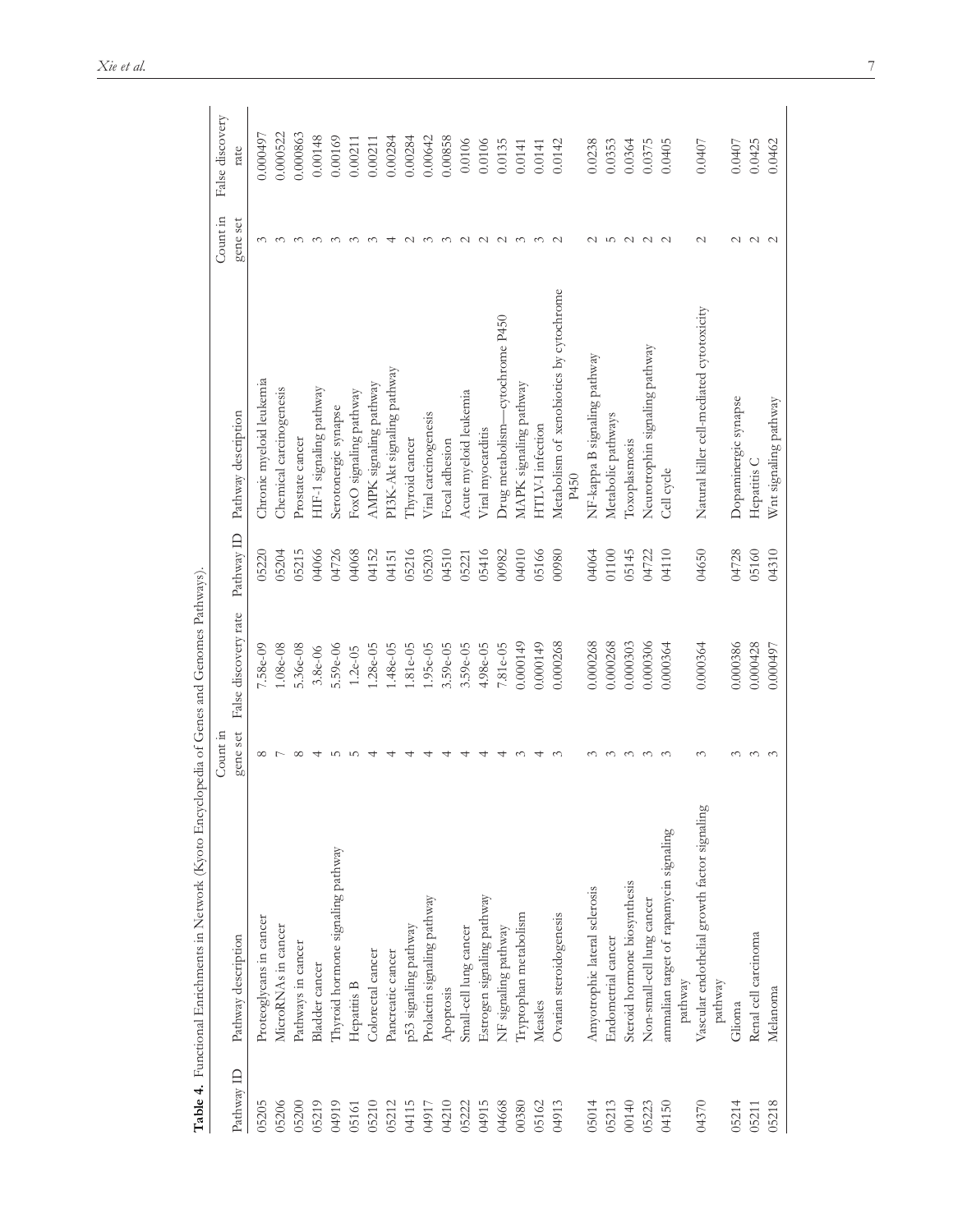|       | <b>Table 9.</b> OU Terms and Their Associated Oches Obtained Through ChucOU Amarysis. |                                              |       |                                                     |                                           |
|-------|---------------------------------------------------------------------------------------|----------------------------------------------|-------|-----------------------------------------------------|-------------------------------------------|
| GO ID | GO term                                                                               | Associated genes found                       | GO ID | GO term                                             | Associated genes found                    |
| 30225 | Macrophage differentiation                                                            | MMP9, PARP1, VEGFA                           | 08210 | Estrogen metabolic process                          | CYP19A1, CYP1B1,<br>UGT1A1                |
| 32355 | Response to estradiol                                                                 | CASP3, CAT, CCND1,<br>ESR1, PTGS2,<br>UGT1A1 | 31571 | Mitotic G1 DNA damage<br>checkpoint                 | CCND1, CDK1, TP53                         |
| 30520 | Intracellular estrogen receptor<br>signaling pathway                                  | ESR1, ESR2, PARP1                            | 10634 | Positive regulation of<br>epithelial cell migration | AKT1, HIF1A, MMP9,<br>PTGS2, SPAM1, VEGFA |

**Table 5.** GO Terms and Their Associated Genes Obtained Through ClueGO Analysis.

GO, gene ontology.

DNA damage checkpoint and positive regulation of epithelial cell migration. These biological processes help us better comprehend the mechanisms of apigenin action.

### **Discussion**

Apigenin possesses excellent antiaging and anticancer activities.<sup>2</sup> However, the precise modes of its action are still uncertain. Therefore, this system pharmacology study was designed and executed via a combination of drug target retrieval, network construction, and pathway analysis.

Our results elaborated a total of 125 potential targets of apigenin. GO analysis of protein targets and target network analysis revealed the excellent effect of apigenin against aging and cancer, largely by inhibiting the inflammatory response. At the same time, the pathway analysis in our work elaborates that apigenin could instantaneously regulate multitargets/pathways coupled with multiple therapeutic modules, for instance, the inhibition of inflammation.

Apigenin has already been documented to mediate various activities against cancer, such as inhibition of oxidation and inhibition, triggering of cell-cycle arrest and apoptosis, attenuation of proliferation, and provoking of detoxification enzymes. Apigenin has been proved to have an inhibitory



Figure 3. Functionally grouped networks, retrieved via ClueGO analysis to identify the potential targets of apigenin. Each class of targets consists of the most important terms only. The overlapped classes reflect their functional likeness.

effect on (i) mutagenicity against nitropyrene-induced genotoxicity in Chinese hamster ovary cells, <sup>5</sup> benzoapyrene, and 2-aminoanthracene-induced bacterial mutagenesis,<sup>5</sup> (ii) carcinoma of skin and colon, $3^{3}$  (iii) ornithine decarboxylase,  $3^{6}$  and (iv) UV-induced cancer.<sup>3</sup> In addition, apigenin-mediated accumulation of intracellular glutathione enhances the endogenous defense against oxidative stress.<sup>15</sup> Apigenin exerts its effect against inflammation through inhibition of cyclooxygenase-2, $^{15}$  nitric oxide synthase-2 activity, $^{37}$  and TNF-induced nuclear factor ( $NF$ )- $KB$ <sup>38</sup> Moreover, literature study reveals multiple molecular signaling effects of apigenin,<sup>39</sup> for instance, inhibition of protein kinase C activity, MAPK,<sup>40,41</sup> protein-tyrosine kinases and peroxisome proliferation regulated kinase  $(ERK),$ <sup>42</sup> Na+/Ca2+-exchanger,<sup>43</sup> phosphorylated EGFR tyrosine kinase and nuclear substrate  $c$ -my $c<sub>1</sub><sup>44</sup>$  casein kinase  $2,45$  and p34 (cdc2) kinase activity. $46,47$  Antiapoptotic activity of apigenin is mediated through triggering of WAF1/p21, $^{48}$ altering the Bax/Bcl-2 ratio, $49$  regulating protease production,<sup>50</sup> inhibiting TNF-induced intracellular adhesion molecule-1 upregulation,<sup>51</sup> inhibiting expression of HIF-1,<sup>5</sup> VEGF,<sup>53</sup> aromatase,<sup>54</sup> 17β-hydroxysteroid dehydrogenase,<sup>55</sup> and IGF-I.<sup>56</sup> Many other proteins also act as targets of apigenin, for example heat shock proteins,<sup>57</sup> telomerase,<sup>58</sup> fatty acid synthase,<sup>59</sup> matrix metalloproteinases,<sup>60</sup> aryl hydrocarbon receptor activity,<sup>58</sup> and HER2.<sup>43</sup> These proteins play an important role in developing cancer. However, reliable scientific confirmations are really required to associate these genes with the system effects of apigenin.

It is also evident from the literature that apigenin could suppress inflammatory responses and treat the impairment caused by inflammation via inhibiting the expression of IL-6 and TNF-α and ameliorating the expression of IL-2, IL-10, and IFN-γ.<sup>5</sup> In this study, GO enrichment, network, and pathway analyses showed that apigenin considerably enriches target genes involved in suppressing the inflammation response and ameliorates the effects of aging and cancer. Figure 4 states the effect of apigenin on aging and cancer, where the anticancer feature of apigenin has been described mainly through the regulation of cellular response to oxidative stress, DNA damage, inhibition of inflammation, suppression of angiogenesis, reduction in cell proliferation, triggering of autophagy, and apoptosis. Out of all these, p53-mediated apoptosis and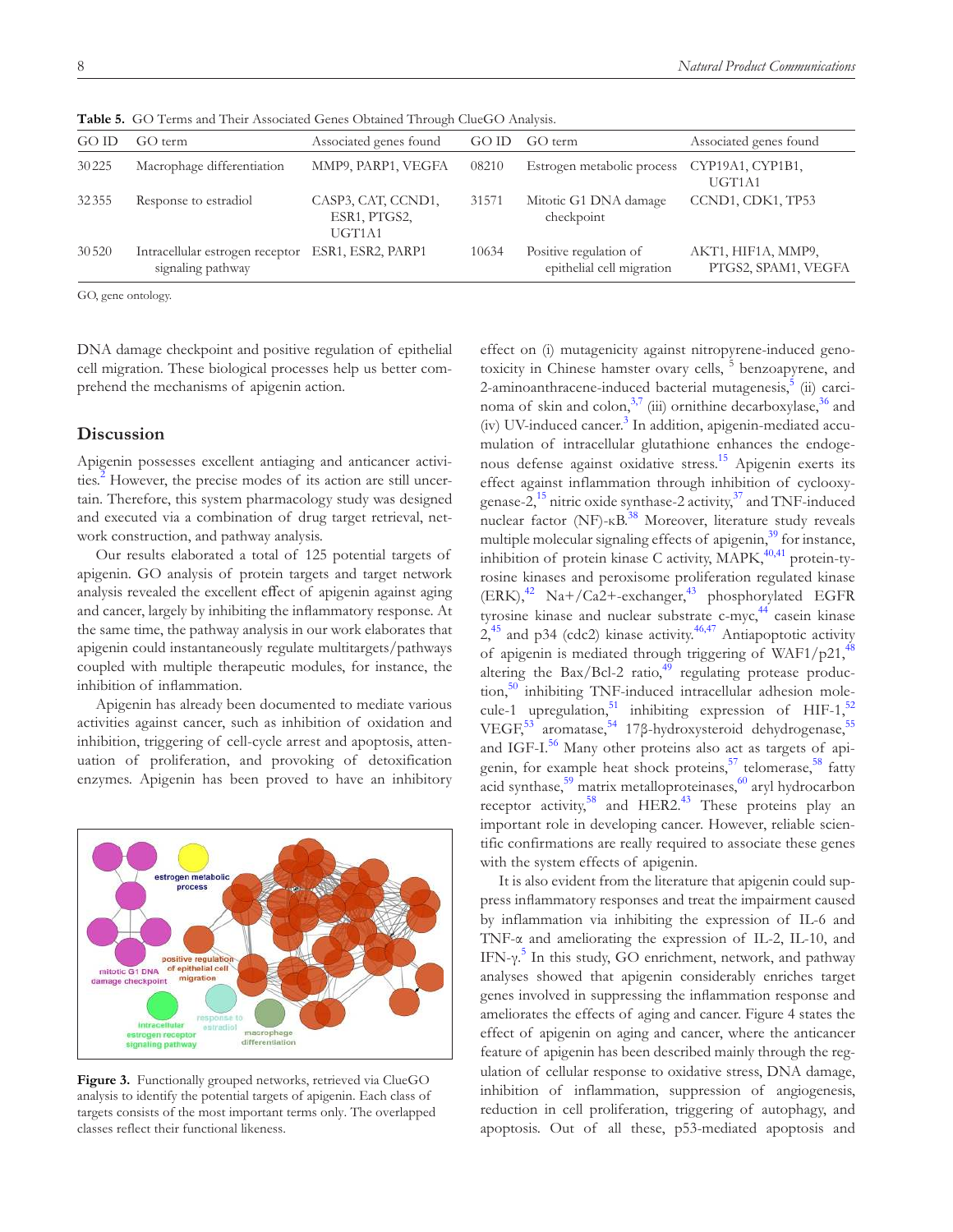

**Figure 4.** Effect of apigenin on aging and cancer. NF-kB, nuclear factor kB; MAPK, mitogen-activated protein kinase.

promotion of cell-cycle arrest is the well-described mode of apigenin.

#### **Conclusions**

This study reveals the dynamic targets and pathways of apigenin. These results support the conclusion that the modes of apigenin in aging and cancer largely include suppressing the inflammation response. This study not only contributes to an improved understanding of the modes of apigenin, but also suggests an approach to reveal novel drug candidates at a network pharmacology level. As a limitation of such in silico studies, this study could only retrieve apigenin targets that are available in published studies. Thus, additional experimentation in future studies is required to confirm the rationality of these findings as well as to investigate its clinical use in patients.

#### **Declaration of Conflicting Interests**

The author(s) declared no potential conflicts of interest with respect to the research, authorship, and/or publication of this article.

#### **Funding**

The author(s) received no financial support for the research, authorship, and/or publication of this article.

#### **References**

- 1. Crozier A, Jaganath IB, Clifford MN. Dietary phenolics: chemistry, bioavailability and effects on health. *Nat Prod Rep*. 2009;26(8):1001-1043.
- 2. Patel D, Shukla S, Gupta S. Apigenin and cancer chemoprevention: progress, potential and promise. *Int J Oncol*. 2007;30(1):233-245.
- 3. Birt DF, Hendrich S, Wang W. Dietary agents in cancer prevention: flavonoids and isoflavonoids. *Pharmacol Ther*. 2001;90(2-3):157-177.
- 4. Gupta S, Afaq F, Mukhtar H. Selective growth-inhibitory, cell-cycle deregulatory and apoptotic response of apigenin in normal versus human prostate carcinoma cells. *Biochem Biophys Res Commun*. 2001;287(4):914-920.
- 5. Kuo ML, Lee KC, Lin JK. Genotoxicities of nitropyrenes and their modulation by apigenin, tannic acid, ellagic acid and indole-3-carbinol in the Salmonella and CHO systems. *Mutat Res*. 1992;270(2):87-95.
- 6. Middleton E, Kandaswami C, Theoharides TC. The effects of plant flavonoids on mammalian cells: implications for inflammation, heart disease, and cancer. *Pharmacol Rev*. 2000;52(4):673-751.
- 7. Van Dross R, Xue Y, Knudson A, Pelling JC. The chemopreventive bioflavonoid apigenin modulates signal transduction pathways in keratinocyte and colon carcinoma cell lines. *J Nutr*. 2003;133(11 Suppl 1):3800S-3804.
- 8. Buckland G, Bach A, Serra-Majem L. Obesity and the Mediterranean diet: a systematic review of observational and intervention studies. *Obes Rev*. 2008;9(6):582-593.
- 9. La Vecchia C. Association between Mediterranean dietary patterns and cancer risk. *Nutr Rev*. 2009;67(Suppl 1):S126-S129.
- 10. Lairon D. Intervention studies on Mediterranean diet and cardiovascular risk. *Mol Nutr Food Res*. 2007;51(10):1209-1214.
- 11. Vargo MA, Voss OH, Poustka F, Cardounel AJ, Grotewold E, Doseff AI. Apigenin-induced-apoptosis is mediated by the activation of PKCδ and caspases in leukemia cells. *Biochem Pharmacol*. 2006;72(6):681-692.
- 12. Kaur P, Shukla S, Gupta S. Plant flavonoid apigenin inactivates Akt to trigger apoptosis in human prostate cancer: an *in vitro* and *in vivo* study. *Carcinogenesis*. 2008;29(11):2210-2217.
- 13. Choi EJ, Kim GH. Apigenin causes G(2)/M arrest associated with the modulation of p21(Cip1) and Cdc2 and activates p53-dependent apoptosis pathway in human breast cancer SK-BR-3 cells. *J Nutr Biochem*. 2009;20(4):285-290.
- 14. Das A, Banik NL, Ray SK. Mechanism of apoptosis with the involvement of calpain and caspase cascades in human malignant neuroblastoma SH-SY5Y cells exposed to flavonoids. *Int J Cancer*. 2006;119(11):2575-2585.
- 15. Myhrstad MC, Carlsen H, Nordström O, Blomhoff R, Moskaug Jan Øivind. Flavonoids increase the intracellular glutathione level by transactivation of the γ-glutamylcysteine synthetase catalytical subunit promoter. *Free Radic Biol Med*. 2002;32(5):386-393.
- 16. Nicholas C, Batra S, Vargo MA, et al. Apigenin blocks lipopolysaccharide-induced lethality *in vivo* and proinflammatory cytokines expression by inactivating NF-κB through the suppression of p65 phosphorylation. *J Immunol*. 2007;179(10):7121-7127.
- 17. Arango D, Morohashi K, Yilmaz A, et al. Molecular basis for the action of a dietary flavonoid revealed by the comprehensive identification of apigenin human targets. *Proc Natl Acad Sci U S A*. 2013;110(24):E2153-E2162.
- 18. Li J. Traditional Chinese medicine-based network pharmacology could lead to new multicompound drug discovery. *Evid Based Complement Alternat Med*. 2012.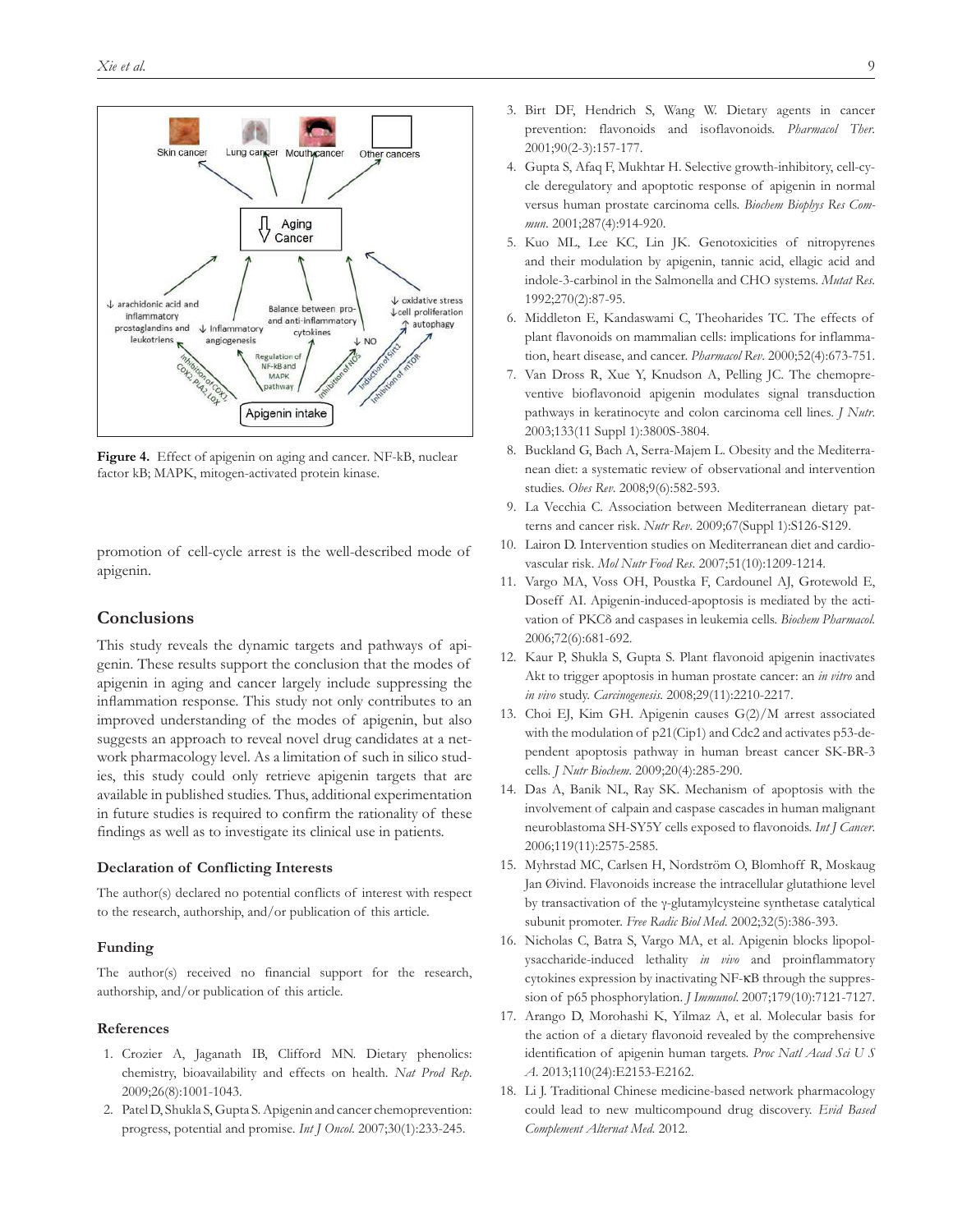- 19. Tao W, Xu X, Wang X, et al. Network pharmacology-based prediction of the active ingredients and potential targets of Chinese herbal Radix Curcumae formula for application to cardiovascular disease. *J Ethnopharmacol*. 2013;145(1):1-10.
- 20. Zhang B, Wang X, Li S. An integrative platform of TCM network pharmacology and its application on a herbal formula, Qing-Luo-Yin. *Evid Based Complement Alternat Med*. 2013;456747.
- 21. Li S, Zhang B. Traditional Chinese medicine network pharmacology: theory, methodology and application. *Chinese J Nat Med*. 2013;11(2):110-120.
- 22. Gan Y, Zheng S, Baak JPA, et al. Prediction of the anti-inflammatory mechanisms of curcumin by module-based protein interaction network analysis. *Acta Pharm Sin B*. 2015;5(6):590-595.
- 23. Li S. Network target: a starting point for traditional Chinese medicine network pharmacology. *China J Chin Mater Med*. 2011;36:2017-2020.
- 24. Zhao S, Li S. Network-based relating pharmacological and genomic spaces for drug target identification. *PLoS One*. 2010;5(7):e11764.
- 25. Haoda C, Xiao PG. Network pharmacology: a Rosetta stone for traditional Chinese medicine. *Drug Develop. Res*. 2014;75:299-312.
- 26. Yeh JT, Binari R, Gocha T, Dasgupta R, Perrimon N. PAPTi: a peptide aptamer interference toolkit for perturbation of protein-protein interaction networks. *Sci Rep*. 2013;3(1):1156-1143.
- 27. Wang T, Ming Z, Xiaochun W, Hong W. Rab7: role of its protein interaction cascades in endo-lysosomal traffic. *Cell Signal*. 2011;23(3):516-521.
- 28. Maetschke SR, Simonsen M, Davis MJ, Ragan MA. Gene ontology-driven inference of protein-protein interactions using inducers. *Bioinformatics*. 2012;28(1):69-75.
- 29. Ashburner M, Ball CA, Blake JA, et al. Gene ontology: tool for the unification of biology, the gene ontology consortium. *Nat Genet*. 2000;25(1):25-29.
- 30. Zhang QC, Petrey D, Deng L, et al. Structure-based prediction of protein–protein interactions on a genome-wide scale. *Nature*. 2012;490(7421):556-560.
- 31. Ren Z, Wang X, Wang S, et al. Mechanism of action of salvianolic acid B by module-based network analysis. *Biomed Mater Eng*. 2014;24(1):1333-1340.
- 32. Janga SC, Tzakos A. Structure and organization of drug-target networks: insights from genomic approaches for drug discovery. *Mol Biosyst*. 2009;5(12):1536-1548.
- 33. Lagunin A, Filimonov D, Poroikov V. Multi-targeted natural products evaluation based on biological activity prediction with PASS. *Curr Pharm Des*. 2010;16(15):1703-1717.
- 34. Yao X, Hao H, Li Y, Li S. Modularity-based credible prediction of disease genes and detection of disease subtypes on the phenotype-gene heterogeneous network. *BMC Syst Biol*. 2011;5(1):79-84.
- 35. Kuhn M, Szklarczyk D, Pletscher-Frankild S, et al. Stitch 4: integration of protein-chemical interactions with user data. *Nucleic Acids Res*. 2014;42(Database issue):D401-D407.
- 36. Wei H, Tye L, Bresnick E, Birt DF. Inhibitory effect of apigenin, a plant flavonoid, on epidermal ornithine decarboxylase and skin tumor promotion in mice. *Cancer Res*. 1990;50(3):499-502.
- 37. Liang YC, Huang YT, Tsai SH, Lin-Shiau SY, Chen CF, Lin JK. Suppression of inducible cyclooxygenase and inducible nitric oxide synthase by apigenin and related flavonoids in mouse macrophages. *Carcinogenesis*. 1999;20(10):1945-1952.
- 38. Choi JS, Choi YJ, Park SH, Kang JS, Kang YH. Flavones mitigate tumor necrosis factor-α-induced adhesion molecule upregulation in cultured human endothelial cells: role of nuclear factor-κB. *J Nutr*. 2004;134(5):1013-1019.
- 39. Williams RJ, Spencer JP, Rice-Evans C. Flavonoids: antioxidants or signalling molecules? *Free Radic Biol Med*. 2004;36(7):838-849.
- 40. Lee SF, Lin JK. Inhibitory effects of phytopolyphenols on TPA-induced transformation, PKC activation, and  $c$ -*jun* expression in mouse fibroblast cells. *Nutr Cancer*. 1997;28(2):177-183.
- 41. Lin JK, Chen YC, Huang YT, Lin-Shiau SY. Suppression of protein kinase C and nuclear oncogene expression as possible molecular mechanisms of cancer chemoprevention by apigenin and curcumin. *J Cell Biochem*. 1997;67(S28-29):39-48.
- 42. Mounho BJ, Thrall BD. The extracellular signal-regulated kinase pathway contributes to mitogenic and antiapoptotic effects of peroxisome proliferators *in vitro*. *Toxicol Appl Pharmacol*. 1999;159(2):125-133.
- 43. Carrillo C, Cafferata EG, Genovese J, O'Reilly M, Roberts AB, Santa-Coloma TA. TGF-· up-regulates the mRNA for the Na<sup>+</sup> /Ca2+ exchanger in neonatal rat myocytes. *Cell Mol Biol*. 1998;44(3):543-551.
- 44. Yin F, Giuliano AE, van Herle AJ. Signal pathways involved in apigenin inhibition of growth and induction of apoptosis of human anaplastic thyroid cancer cells (ARO). *Anticancer Res*. 1999;19(5B):4297-4303.
- 45. Hessenauer A, Montenarh M, Götz C. Inhibition of CK2 activity provokes different responses in hormone-sensitive and hormone-refractory prostate cancer cells. *Int J Oncol*. 2003;22(6):1263-1270.
- 46. Plaumann B, Fritsche M, Rimpler H, Brandner G, Hess RD. Flavonoids activate wild-type p53. *Oncogene*. 1996;13:1605-1614.
- 47. Lepley DM, Pelling JC. Induction of p21/WAF1 and G1 cell-cycle arrest by the chemopreventive agent apigenin. *Mol Carcinog*. 1997;19(2):74-82.
- 48. Gupta S, Afaq F, Mukhtar H. Involvement of nuclear factor-kappa B, Bax and Bcl-2 in induction of cell cycle arrest and apoptosis by apigenin in human prostate carcinoma cells. *Oncogene*. 2002;21(23):3727-3738.
- 49. Shukla S, Gupta S. Molecular mechanisms for apigenin-induced cell-cycle arrest and apoptosis of hormone refractory human prostate carcinoma DU145 cells. *Mol Carcinog*. 2004;39(2):114-126.
- 50. Lindenmeyer F, Li H, Menashi S, Soria C, Lu H. Apigenin acts on the tumor cell invasion process and regulates protease production. *Nutr Cancer*. 2001;39(1):139-147.
- 51. Panés J, Gerritsen ME, Anderson DC, Miyasaka M, Granger DN. Apigenin inhibits tumor necrosis factor-induced intercellular adhesion molecule-1 upregulation *in vivo*. *Microcircul*. 2004;3(3):279-286.
- 52. Osada M, Imaoka S, Funae Y. Apigenin suppresses the expression of VEGF, an important factor for angiogenesis, in